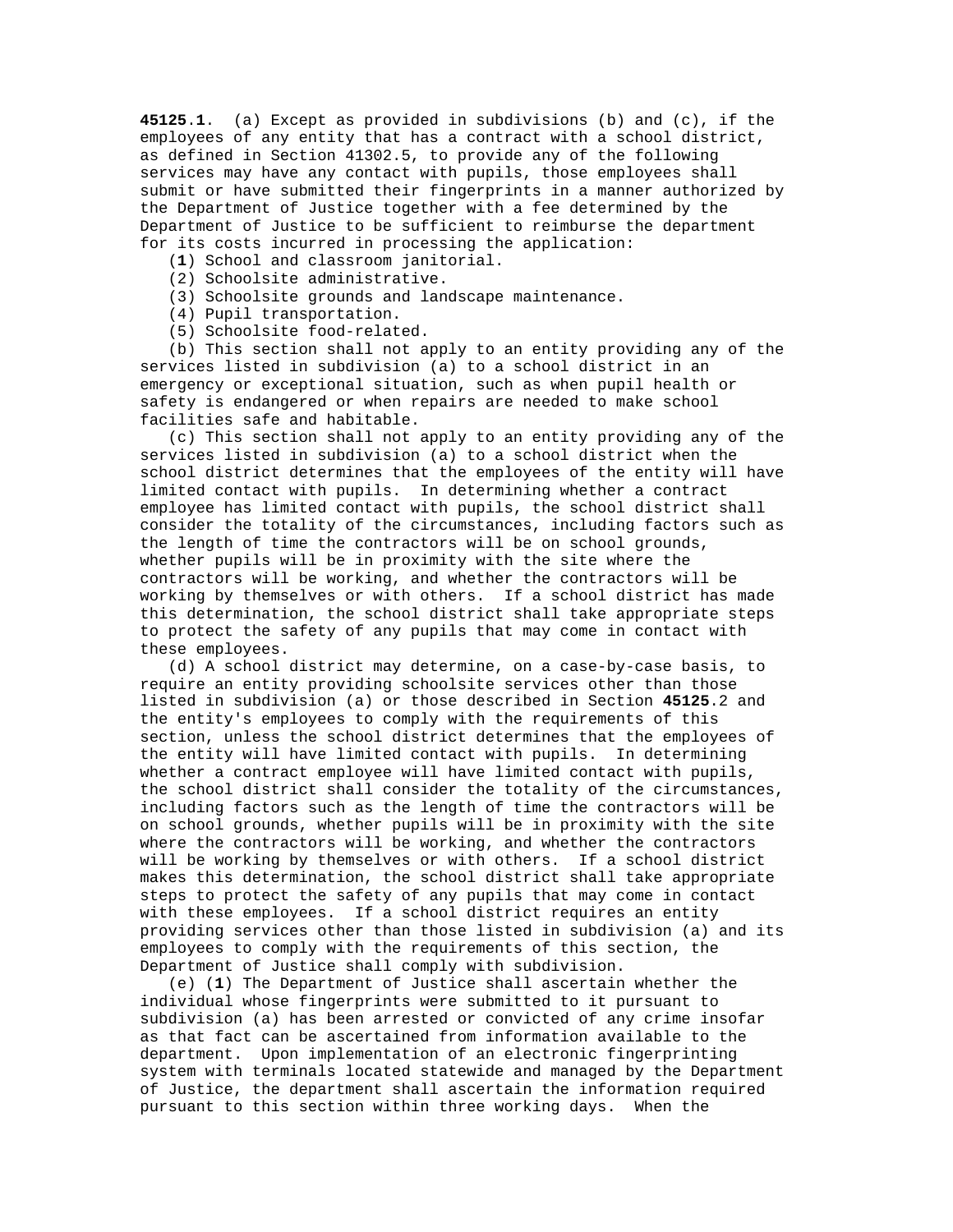Department of Justice ascertains that an individual whose fingerprints were submitted to it pursuant to subdivision (a) has a pending criminal proceeding for a felony as defined in Section 45122.**1** or has been convicted of a felony as defined in Section 45122.**1**, the department shall notify the employer designated by the individual of that fact. The notification shall be delivered by telephone or electronic mail to the employer.

 (2) The Department of Justice, at its discretion, may notify the school district in instances when the employee is defined as having a pending criminal proceeding described in Section 45122.**1** or has been convicted of a felony as defined in Section 45122.**1**.

 (3) The Department of Justice may forward one copy of the fingerprints to the Federal Bureau of Investigation to verify any record of previous arrests or convictions of the applicant. The Department of Justice shall review the criminal record summary it obtains from the Federal Bureau of Investigation and shall notify the employer only as to whether or not an applicant has any convictions or arrests pending adjudication for offenses which, if committed in California, would have been punishable as a violent or serious felony. The Department of Justice shall not provide any specific offense information received from the Federal Bureau of Investigation. The Department of Justice shall provide written notification to the contract employer only concerning whether an applicant for employment has any conviction or arrest pending final adjudication for any of those crimes, as specified in Section 45122.**1**, but shall not provide any information identifying any offense for which an existing employee was convicted or has an arrest pending final adjudication.

 (f) An entity having a contract as specified in subdivision (a) and an entity required to comply with this section pursuant to subdivision (d) shall not permit an employee to come in contact with pupils until the Department of Justice has ascertained that the employee has not been convicted of a felony as defined in Section 45122.**1**.

 (**1**) This prohibition does not apply to an employee solely on the basis that the employee has been convicted of a felony if the employee has obtained a certificate of rehabilitation and pardon pursuant to Chapter 3.5 (commencing with Section 4852.01) of Title 6 of Part 3 of the Penal **Code**.

 (2) This prohibition does not apply to an employee solely on the basis that the employee has been convicted of a serious felony that is not also a violent felony if that employee can prove to the sentencing court of the offense in question, by clear and convincing evidence, that he or she has been rehabilitated for the purposes of schoolsite employment for at least one year. If the offense in question occurred outside this state, then the person may seek a finding of rehabilitation from the court in the school district in which he or she is resident.

 (g) An entity having a contract as specified in subdivision (a) and an entity required to comply with this section pursuant to subdivision (d) shall certify in writing to the school district that neither the employer nor any of its employees who are required by this section to submit or have their fingerprints submitted to the Department of Justice and who may come in contact with pupils have been convicted of a felony as defined in Section 45122.**1**.

 (h) An entity having a contract as specified in subdivision (a) on the effective date of this section and an entity required to comply